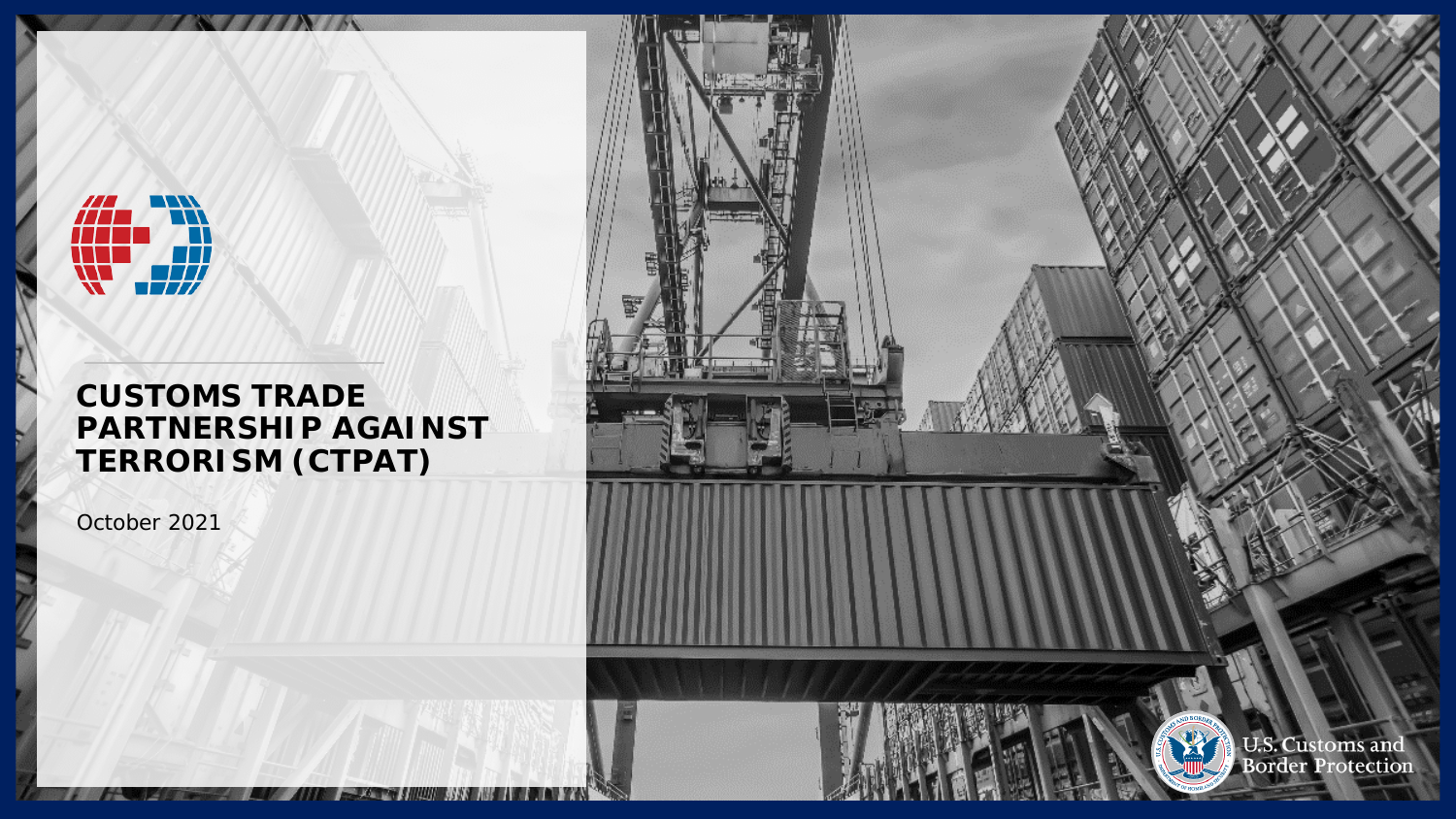

The Customs Trade Partnership Against Terrorism (CTPAT) is a partnership between Customs and Border Protection (CBP) and industry to **protect supply chains, identify security gaps, implement specific security and trade compliance best practices, and maintain the integrity of low-risk cargo** entering the United States.



**Manuel A. Garza** *Director, CTPAT Office of Field Operations U.S. Customs and Border Protection*

#### RECENT ACCOMPLISHMENTS THE RUMBERS CTPAT BY THE NUMBERS

#### **Strengthening Supply Chain Security**

Several recent narcotics seizures are a result of CTPAT partners informing their Supply Chain Security Specialist (SCSS) of supply chain anomalies, demonstrating the **powerful impact of strong partnerships between CBP and the Trade**

#### **Prioritizing Social Compliance**

CTPAT is developing **forced labor requirements** to be incorporated in FY21 as a part of CBP's Agencywide efforts to combat the forced labor in global supply chains

#### **Collaborating with Global Partners**

CTPAT works closely with its international counterparts through Mutual Recognition Arrangement (MRA) partnerships and the World Customs Organization (WCO) to further global standardization of supply chain security best practices. In January 2021, **the U.S. and the U.K. virtually signed an MRA**

|        | 11,100+ CTPAT Program Members                                                           |  |
|--------|-----------------------------------------------------------------------------------------|--|
| 301    | CTPAT Trade Compliance<br><b>Members</b>                                                |  |
| 234    | CY20 Member Suspension &<br>Removals                                                    |  |
| 13     | Mutual Recognition<br>Arrangements                                                      |  |
| 53%    | Of U.S. Imports by Value are<br><b>CTPAT Certified</b>                                  |  |
| $90 +$ | Speaking events in CY2020                                                               |  |
| 99.5%  | Compliance rate for C-TPAT<br>members with the established<br>CTPAT security guidelines |  |
| 31.8M  | Reduced examination cost<br>savings benefit for C-TPAT trade<br>members                 |  |

2 34% 26% 16% 10% 7% 7% *U.S. Importers\* Highway Carriers Foreign Manufacturers Consolidators Licensed U.S. Customs Brokers Other* • *Mexican Long Haul Highway Carriers (4%)* • *U.S. Exporters (3%)* • *Third Party Logistics Providers (<1%)* • *Sea Carriers (<1%)* • *Marine Port Authority and Terminal Operators (<1%)* • *Air Carriers (<1%)* • *Rail Carriers (<1%)* • *Foreign Based Marine Port Terminal Operators (<1%) \*of which approx. 8% are CTPAT Trade Compliance Members*

**CTPAT Entity Groups**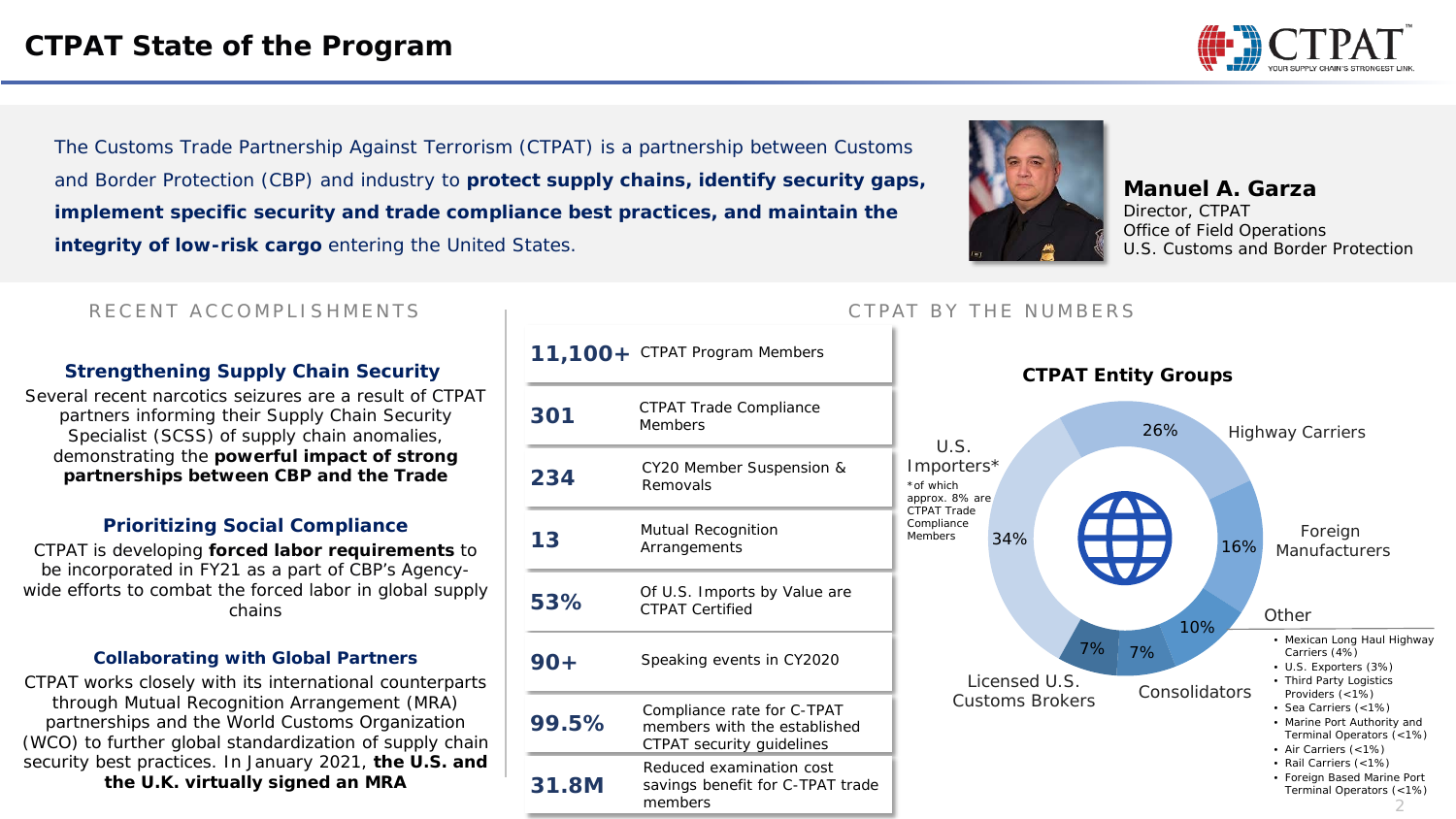

In FY21, CTPAT will continue adapting operations to execute its mission during these unprecedented times while ensuring that its **partnership with Members remains strong and continues to set a high standard for global supply chain security and trade compliance.** 



#### ADDITIONAL FY21 PRIORITIES

- Define CTPAT's approach to incorporate **E-Commerce** into the Program to advance CBP's E-Commerce Strategy and identify lowrisk, e-commerce shipments
- Finalize and rollout **Forced Labor requirements** with OT and industry to support Member adoption of mitigation measures and enforce requirements
- Evaluate findings from the University of Houston Study on Program sentiment to identify areas to **implement advancements** to the Program
- Refine delivery and data collection process for **Member benefits** to enhance value to Members, process efficiency, and access to quantifiable metrics
- Update SAFE standards and AEO implementation guide with the **World Customs Organization** to strengthen global supply chain security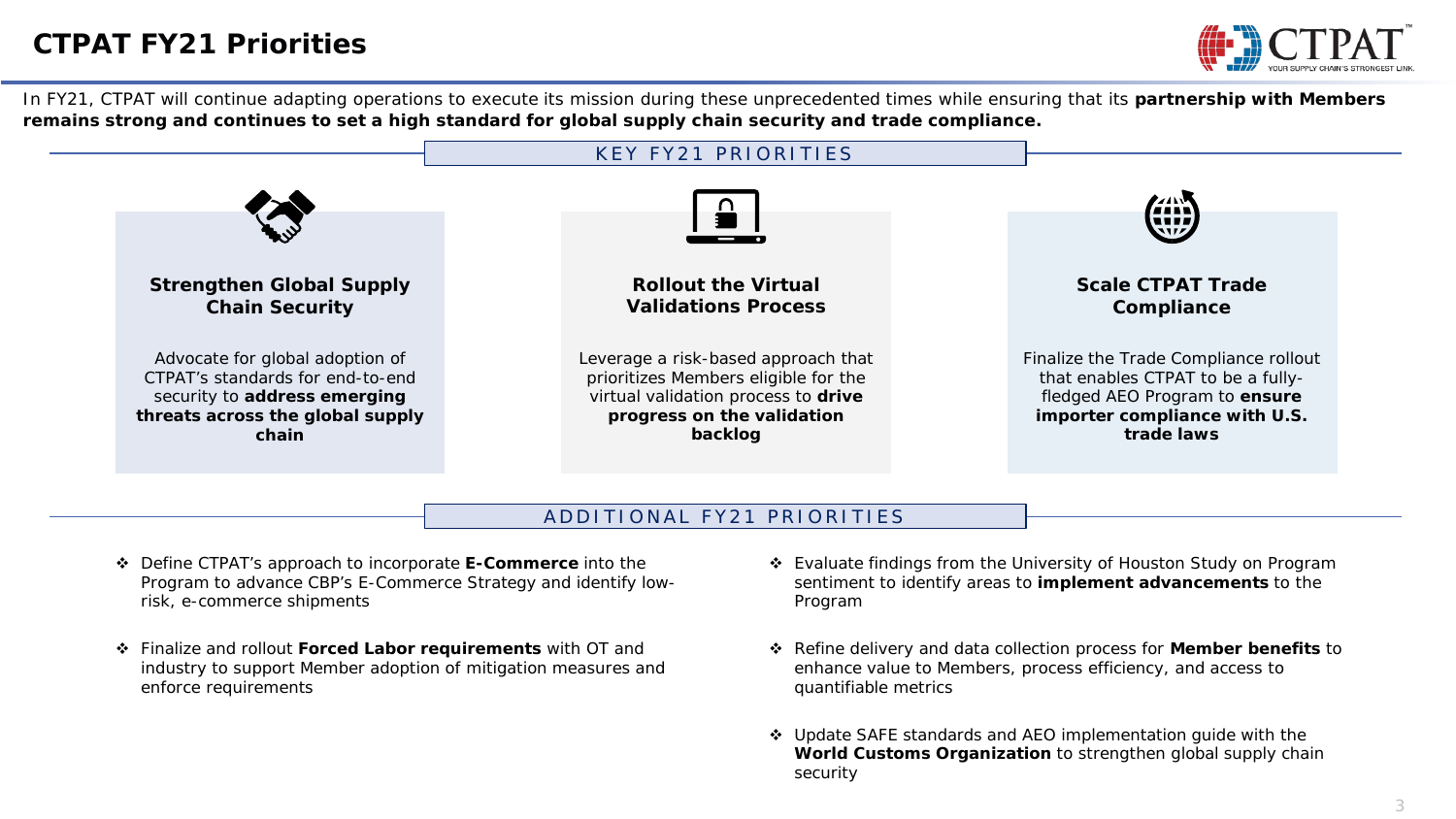

#### **Enhanced MSC** *To keep pace with an evolving threat environment, CTPAT continuously evaluates Program requirements and rolled out enhanced MSC in January 2020; notable updates include:*  ◆ New Agricultural Security Criteria Category ❖ Enhanced Cybersecurity Requirements Focus on Corporate Security Vision and Responsibility "Should" Criterion on Social Compliance Standards (Importers Only) **Training & Engagement** *CTPAT continues to provide outreach to the trade community and develop guidance in support of the enhanced MSC and Program standards at large* Participated in **93** speaking engagements throughout CY20 Provided numerous **virtual trainings** to rollout the enhanced MSC Hosted a **three-day, Spanish language** session focused on new criteria **Validation Analytics** *CTPAT has deployed a new data collection and analytic tool to support the MSC rollout, enabling CTPAT to:*  Identify specific areas of the validation where partners had<br>1 issues Tailor training and outreach materials to support specific MSC Capture historical data and 3 compliance trends to inform future<br>MSC updates MSC ROLLOUT SECURITY PROFILE UPDATES CTPAT rolled out a **new security profile**  on the CTPAT Portal on June 1, 2020, and provided guidance to Members to begin updating their profiles CTPAT will consider **requests for 30-, 60-, 90- or 120-day extensions** on a case-by-case basis in coordination with the Members' SCSS CTPAT has **reviewed and approved 5,769 of the 7,234 security profiles submitted by Members** through 1/26/2021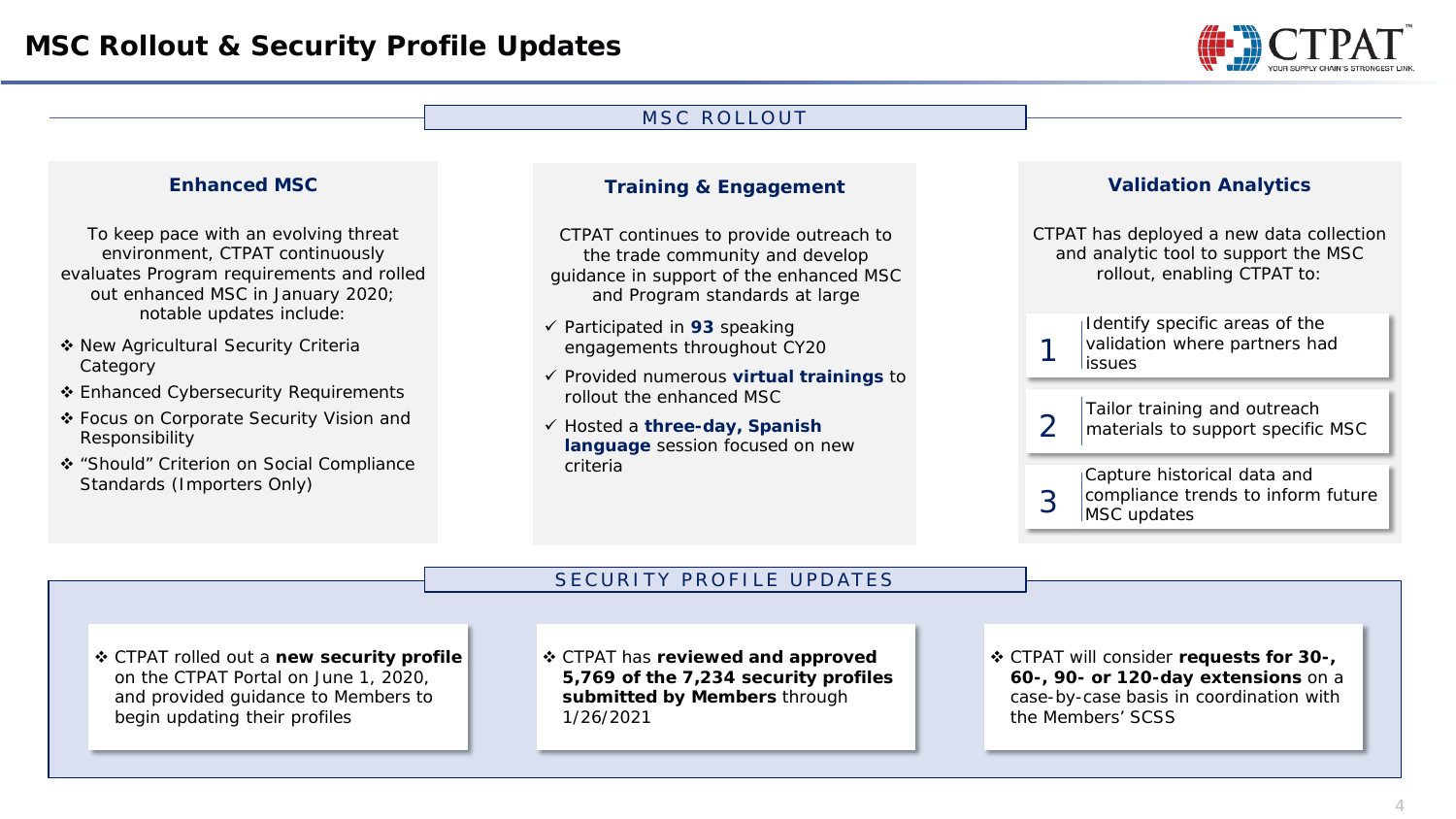$\left( \begin{array}{c} 1 \ -1 \ 1 \end{array} \right)$ 





**Leverage advanced, secure technology** for virtual validations to reduce validation backlog

**Continue to refine virtual validation process** that streamlines and automates actions for efficient validations

**Demonstrate Member and**   $\begin{pmatrix} 1 \\ 2 \end{pmatrix}$ **Program compliance** through analysis of data captured during virtual validations

**Reduce administrative burden** while maintaining rigor for CTPAT's validation process

 $\left( \mathcal{L} \right)$ 

| SHORT-TERM EXPECTATIONS                                                                |                                                                                                                                                                                                                                                                                                            |                                                                                                                                                                                                                                                                                                                       |  |  |  |  |
|----------------------------------------------------------------------------------------|------------------------------------------------------------------------------------------------------------------------------------------------------------------------------------------------------------------------------------------------------------------------------------------------------------|-----------------------------------------------------------------------------------------------------------------------------------------------------------------------------------------------------------------------------------------------------------------------------------------------------------------------|--|--|--|--|
| Expectation                                                                            | Description                                                                                                                                                                                                                                                                                                | Initial Actions                                                                                                                                                                                                                                                                                                       |  |  |  |  |
| Comparative<br>Analysis of<br>Virtual<br><b>Validation Pilot</b><br>Data &<br>Feedback | Advanced analysis of data and feedback obtained from the test<br>virtual validations via WebEx to assess overall success compared to<br>in-person validations and identify opportunities to refine,<br>standardize, and scale virtual validation and data collection<br>processes                          | • Collect data from a variety of sources including the validation<br>worksheet, validation analytic tool, and interviews with CTPAT<br>SCSSs for qualitative feedback<br>Define and track validation success metrics to assess any critical<br>findings between data obtained in virtual and in-person<br>validations |  |  |  |  |
| Virtual<br>Validation<br><b>Process Rollout</b><br>& Trainings                         | HQ-facilitated trainings tailored for SCSSs and Members to introduce<br>the new virtual validation process, including technology best<br>practices, roles and responsibilities, and data and documentation<br>submission, to communicate and scale standard guidance for<br>the virtual validation process | Document virtual validation process guidance for Field Offices,<br>SCSSs, and Members informed by results of the virtual validation<br>pilot analysis and the WCO<br>Develop a feedback mechanism that enables CTPAT to further<br>a data-driven approach to assessing validation outcome and<br>effectiveness        |  |  |  |  |

#### LONG -TERM EXPECTATIONS\*

 **Secure Livestream Facility Tours and Member Interviews**  **Intelligent Automation for Virtual Validation Processes**  **Cognitive Analytics & Anomaly Detection for Virtual Validations**

5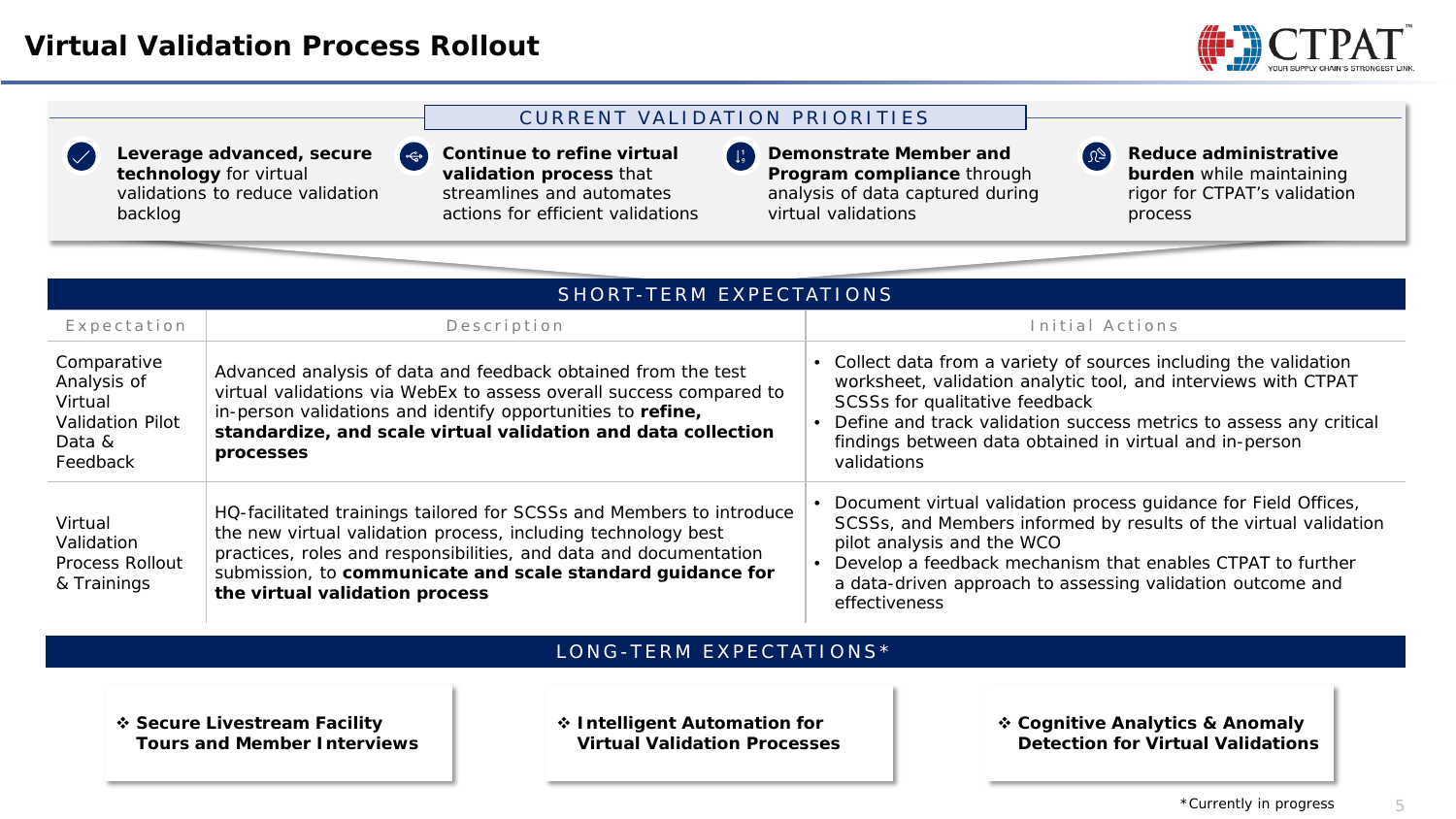

#### **Common Deficiencies Found**

| <b>MSC ID</b> | <b>MSC Brief Description</b>                                                                                                                                                                                                                                                                    | <b>Must/Should</b> |
|---------------|-------------------------------------------------------------------------------------------------------------------------------------------------------------------------------------------------------------------------------------------------------------------------------------------------|--------------------|
|               | Documented Risk Assessment to identify where security vulnerabilities exist, identify                                                                                                                                                                                                           |                    |
| 2.1           | threats, assess risks, and incorporate sustainable measures to mitigate vulnerabilities                                                                                                                                                                                                         | Must               |
|               | Written, risk-based process for screening new business partners and for monitoring                                                                                                                                                                                                              |                    |
| 3.1           | current partners                                                                                                                                                                                                                                                                                | <b>Must</b>        |
| 2.4           | Written procedures to address crisis management, business continuity, security<br>recovery plans, and business resumption                                                                                                                                                                       | Should             |
| 1.1           | CTPAT statement of support signed by a senior company official and displayed in<br>appropriate company locations                                                                                                                                                                                | Should             |
| 8.1           | Written procedures designed to prevent visible pest contamination to include<br>compliance with Wood Packaging Materials (WPM) regulations                                                                                                                                                      | <b>Must</b>        |
| 12.1          | Comprehensive, documented security training and awareness program that recognizes<br>and fosters awareness of the security vulnerabilities at each point in the supply chain,<br>which could be exploited by terrorists or contraband smugglers, and covers all CTPAT<br>security requirements. | <b>Must</b>        |
| 1.3           | Written review component where personnel are held accountable for their<br>responsibilities and all security procedures outlined by the security program are being<br>carried out as designed                                                                                                   | <b>Must</b>        |
| 12.6          | Specialized, annual training to identify warning indicators of Trade-Based Money<br>Laundering and Terrorism Financing                                                                                                                                                                          | Should             |
| 4.1           | Written cybersecurity policies and/or procedures to protect<br>IT systems that cover all cybersecurity MSC                                                                                                                                                                                      | <b>Must</b>        |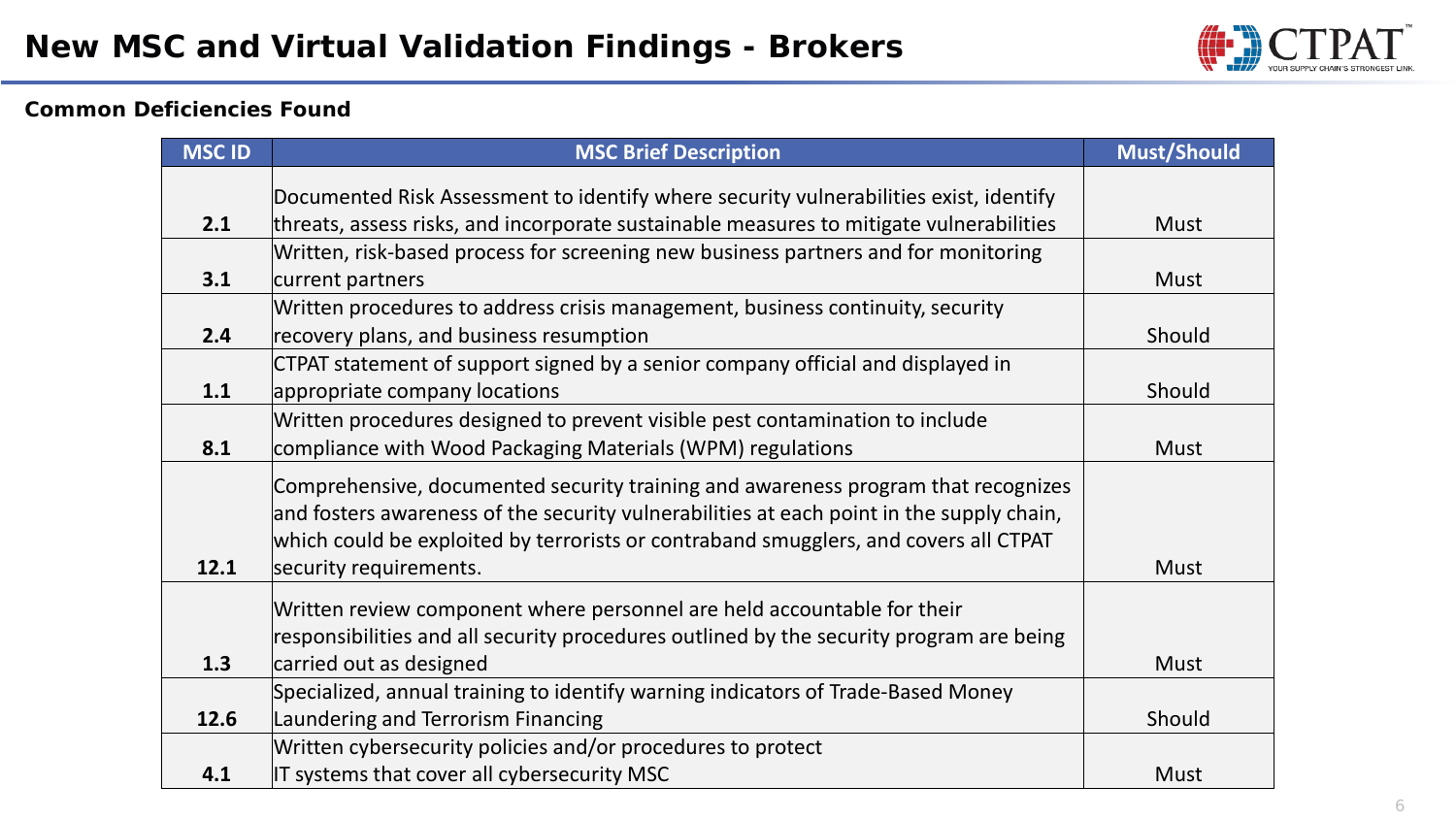

#### **Common Deficiencies Found**

| <b>MSC ID</b> | <b>MSC Brief Description</b>                                                             | <b>Must/Should</b> |
|---------------|------------------------------------------------------------------------------------------|--------------------|
|               | Documented Risk Assessment to identify where security vulnerabilities exist, identify    |                    |
| 2.1           | threats, assess risks, and incorporate sustainable measures to mitigate vulnerabilities  | <b>Must</b>        |
|               | Written, risk-based process for screening new business partners and for monitoring       |                    |
| 3.1           | current partners                                                                         | <b>Must</b>        |
|               | Written procedures designed to prevent visible pest contamination to include             |                    |
| 8.1           | compliance with Wood Packaging Materials (WPM) regulations                               | Should             |
|               | CTPAT statement of support signed by a senior company official and displayed in          |                    |
| 1.1           | appropriate company locations                                                            | Should             |
|               | Written review component where personnel are held accountable for their                  |                    |
|               | responsibilities and all security procedures outlined by the security program are being  |                    |
| 1.3           | carried out as designed                                                                  | <b>Must</b>        |
|               | Written procedures to address crisis management, business continuity, security           |                    |
| 2.4           | recovery plans, and business resumption                                                  | <b>Must</b>        |
|               | Comprehensive, documented security training and awareness program that recognizes        |                    |
|               | and fosters awareness of the security vulnerabilities at each point in the supply chain, |                    |
|               | which could be exploited by terrorists or contraband smugglers, and covers all CTPAT     |                    |
| 12.1          | security requirements.                                                                   | <b>Must</b>        |
|               | Written cybersecurity policies and/or procedures to protect IT systems that cover all    |                    |
| 4.1           | cybersecurity MSC                                                                        | Should             |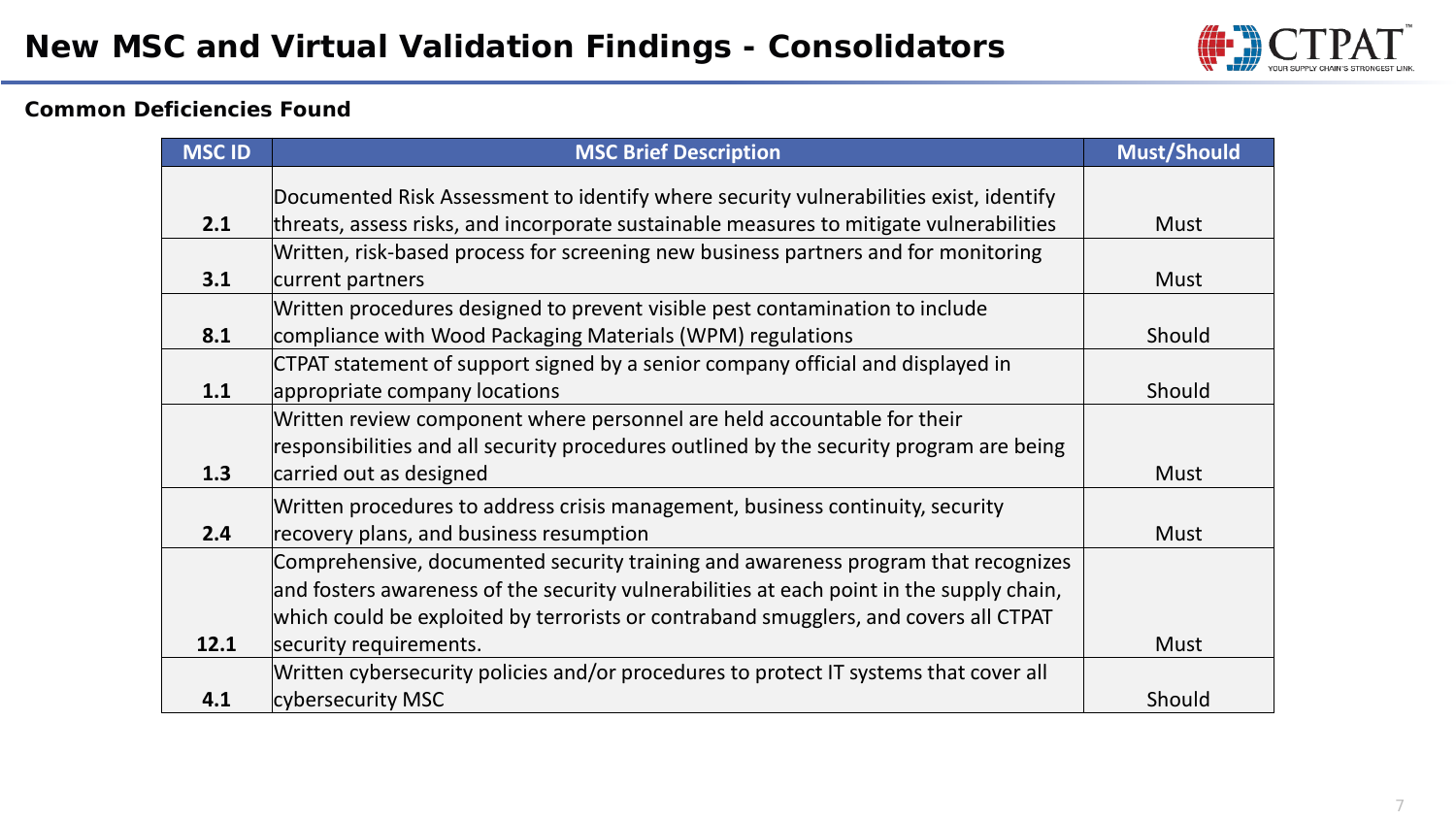

## **Common Reasons for Deficiencies**

**V**Inadequate evidence of implementation  $\dots$  Failed to fully understand criterion  $\dots$  Overall disregard for implementation Did not believe criterion was relevant to company

# **Virtual Validation Technology Issues**

- **☆Connectivity**
- **☆ Noise echo**
- $\dots$ **Sound performance**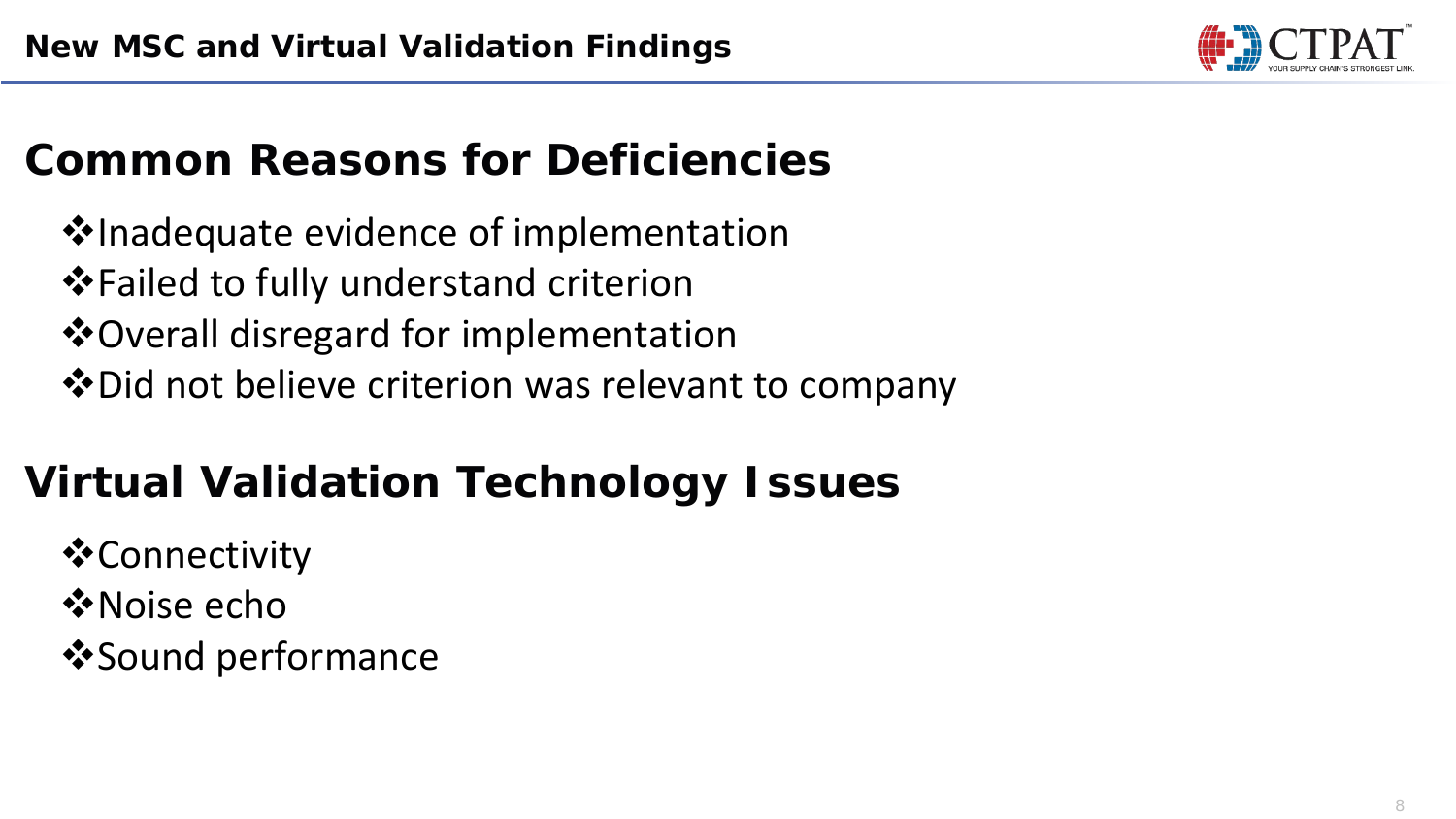

### **Preparing for the Meeting**

- Conduct internal audit
- $\dots$ **Update Security Profile**
- $\triangle$  Timely communication
- $♦$  **Provide documents in** advance
- **Scan paper documents**
- $\triangle$ **Reference MSC ID #(s)**
- $\triangle$  **Test connection and** meeting software
- $\triangle$  Discuss any challenges

# **During the Meeting**

- **❖** Appropriate personnel available
- **❖** Translator, if needed
- ❖ Free of distractions
- ❖ Articulate security processes
- **☆** Accessible evidence of implementation
- ❖ Share screens / documents
- ❖ Sharing sensitive information
- Virtual tour
- **❖** Take notes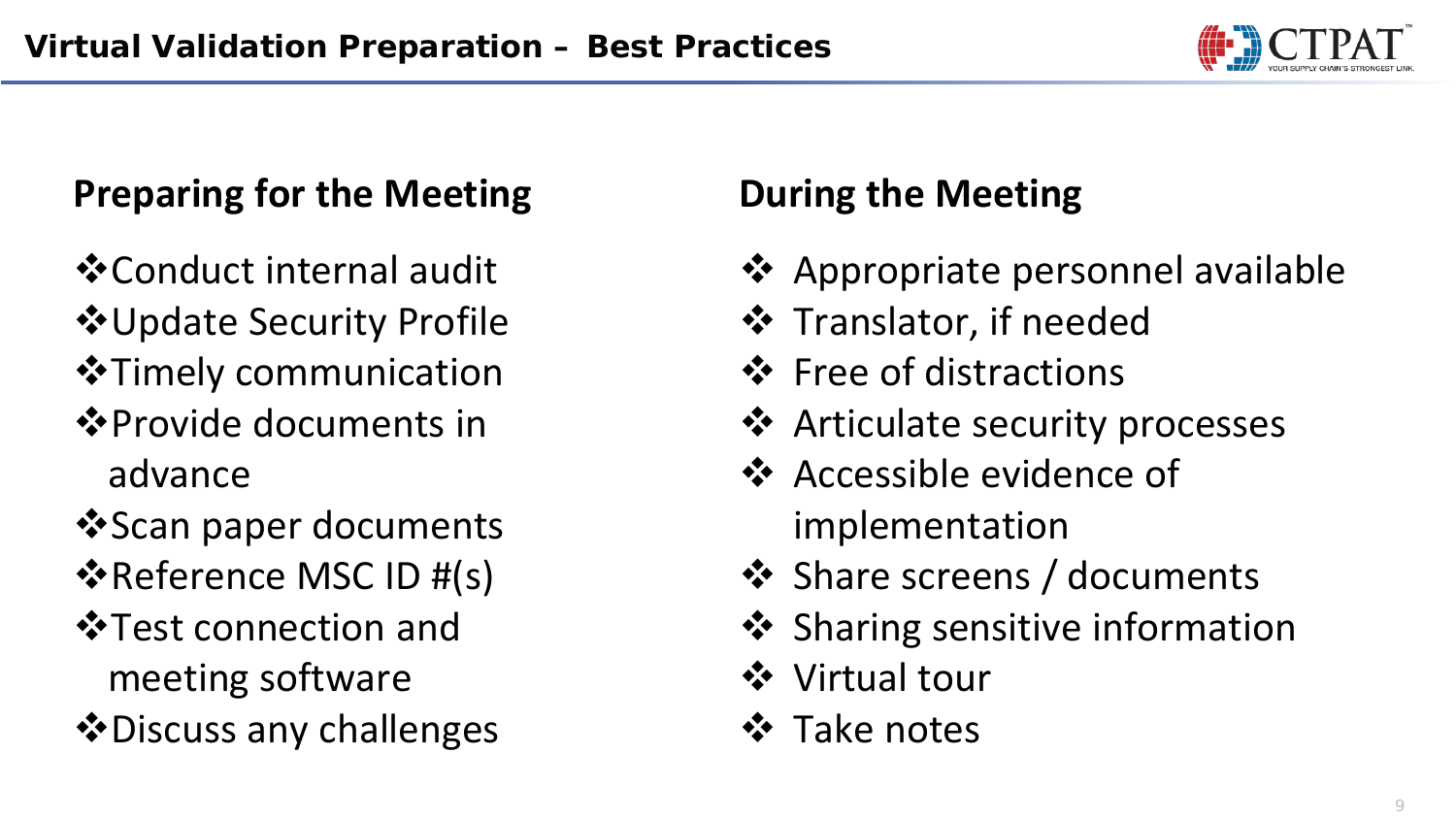

- $\triangle$ **Future of virtual validations**
- ❖ Security in a remote work environment
- CTPAT Portal update
- $*$  **How does CBP perceive CTPAT?**
- **☆**Benefits
- What if I have issues?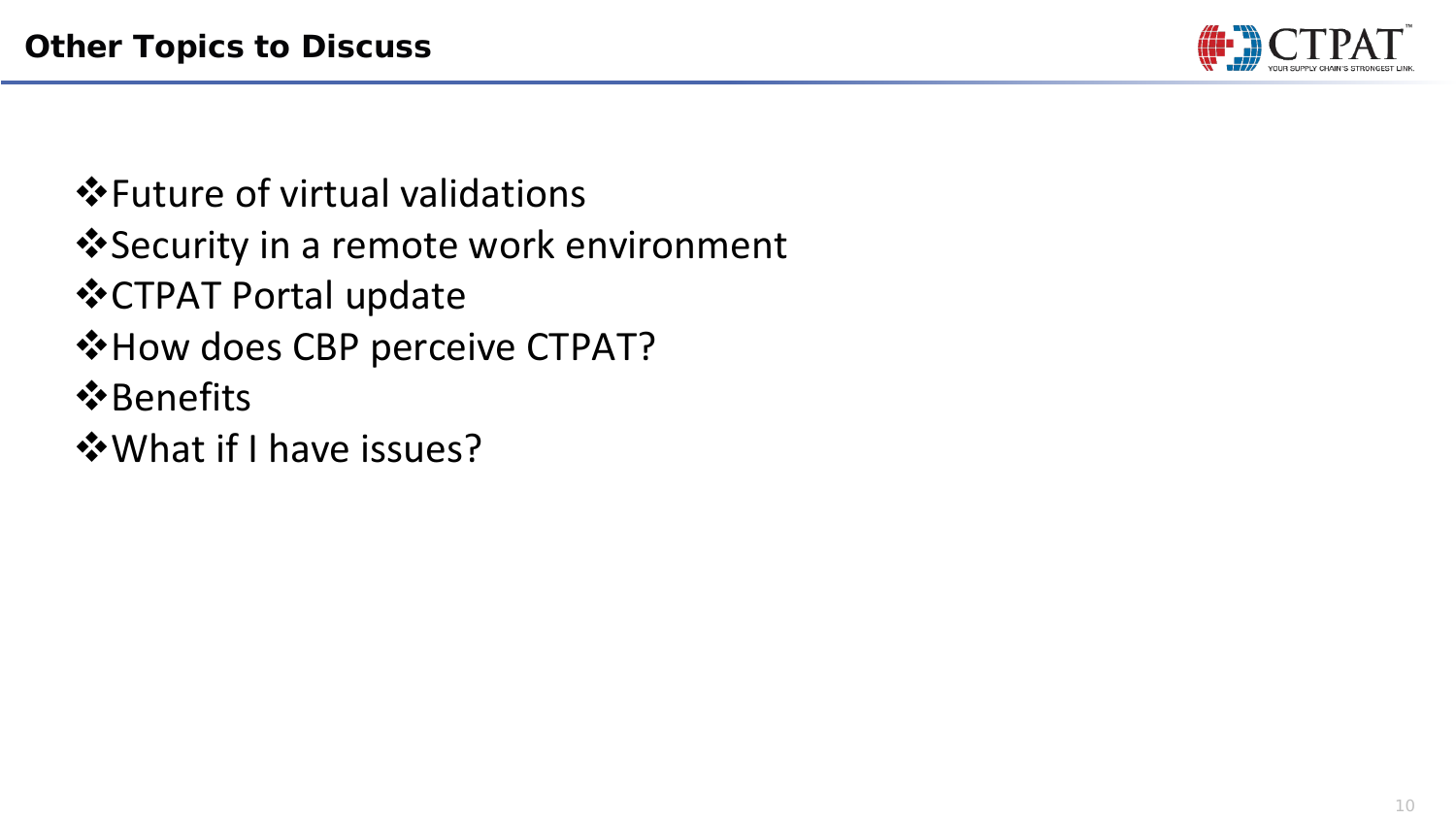

#### UNIVERSITY OF HOUSTON PARTNERSHIP



#### **PRELIMINARY FINDINGS**

- **33%** of CTPAT Members participated in the survey
- **24%** of CTPAT Field Office Personnel were interviewed
- **Thousands of free text comments** from Members were received and analyzed as part of the survey
- **More than half of respondents** said CTPAT membership benefits outweigh the cost, which was measurably higher than the Program assessment from 2007

The final report was released in May 2021. CTPAT will evaluate the findings and begin implementation

CBP – SAT UNIFIED CARGO PROCESSING (UCP)



 $\checkmark$  Developed a proof of concept where CBP and SAT could jointly inspect cargo in the U.S. to streamline the processing of trusted partners cargo in Nogales, AZ

#### 2 **PILOT AT MULTIPLE PORTS**

 $\checkmark$  Worked with other ports of entry to pilot the process with trucks and quickly included rail cargo as the pilot proved successful at all locations: Land 15, Air 2; Rail 3

#### 3 **PROGRAM ROLLOUT**

**2017 - 2020**

 $\checkmark$  Signed MOU on UCP and a Joint Statement on commitment to facilitate the secure flow of cross-border trade and reinforce our commitment to a "joint border management" approach

#### 4 **PROGRAM CONTINUATION**

- □ Continue efforts to transition personnel to co-locations;
- □ Leverage co-locations for information sharing; and
- □ Streamline NII image sharing for both Customs administrations

**2020 & Beyond**

**2016**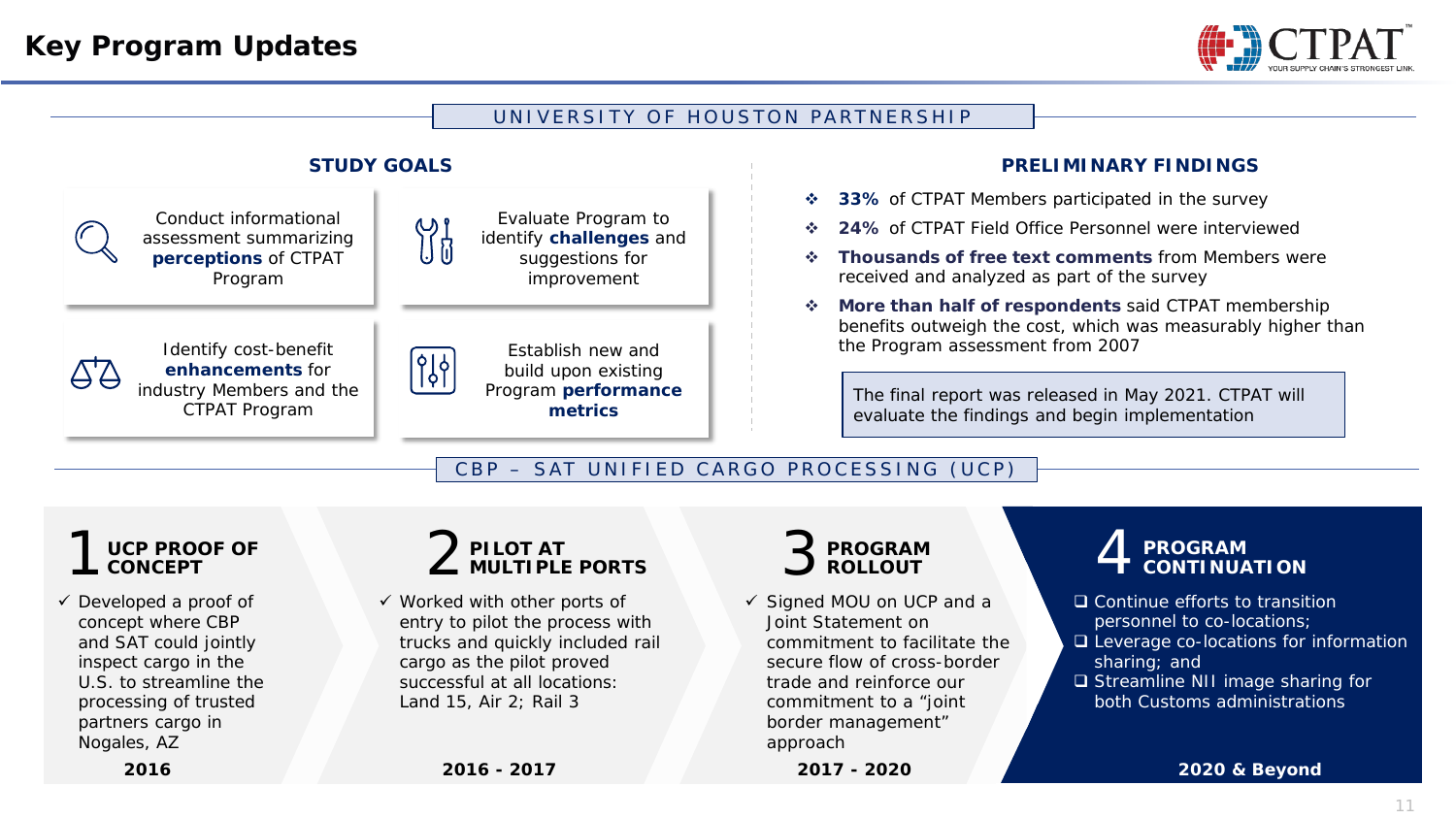### **CTPAT Q&A**

### **Adam Gunion**

Supervisory Supply Chain Security Specialist

 $\mathcal{L}$  As

Los Angeles CTPAT Field Office Office of Field Operations U.S. Customs and Border Protection





**THE REAL PROPERTY AND REAL PROPERTY AND REAL PROPERTY.**